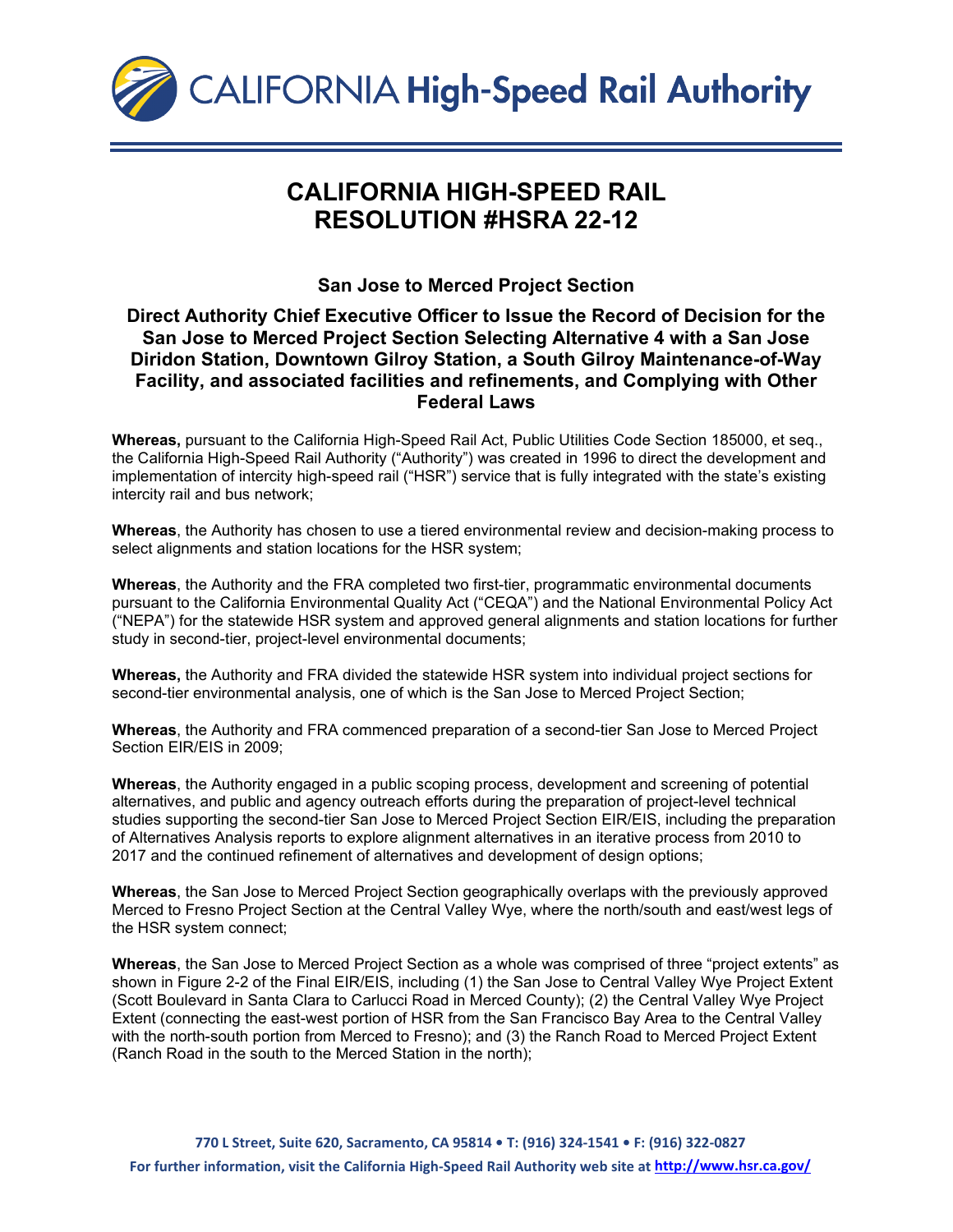**Whereas**, the Authority approved the Preferred Alternative for the Merced to Fresno Project Section, inclusive of the Ranch Road to Merced Project Extent, in May 2012, following certification of the Merced to Fresno Section Final EIR/EIS;

**Whereas**, the Authority approved the Preferred Alternative for the Central Valley Wye, inclusive of the Central Valley Wye Project Extent, in September 2020, following the certification of the Merced to Fresno Project Section Final Supplemental EIR/EIS;

**Whereas**, the Authority therefore focused the San Jose to Merced Project Section Draft and Final EIR/EIS on the San Jose to Central Valley Wye Project Extent that begins on Scott Boulevard in Santa Clara and ends at Carlucci Road in Merced County, connecting from there to the already approved Central Valley Wye project extent;

**Whereas**, on September 17, 2019, in Resolution #HSRA 19-06, the Authority Board concurred with the staff recommendation to designate Alternative 4 as the Authority's Preferred Alternative for the San Jose to Merced Project Section and directed staff to consider coordination with Diridon Station Planning; issues related to grade separations in the vicinity of the Gardner neighborhood, Morgan Hill and San Jose; and feasible mitigation through the Grasslands Ecological Area;

**Whereas**, under 23 U.S. Code section 327, the FRA and the State of California executed a NEPA Assignment Memorandum of Understanding ("MOU"), dated July 23, 2019, pursuant to which the State of California, acting through the California State Transportation Agency and the Authority, assumed FRA's responsibilities under NEPA and other federal environmental laws, for projects necessary for the design, construction, and operation of the California HSR System;

**Whereas**, in its role as CEQA and NEPA lead agency, the Authority circulated the San Jose to Merced Project Section Draft EIR/EIS for a public review and comment period between April 24, 2020, and June 8, 2020 and identified Alternative 4 as the Authority's Preferred Alternative and the CEQA Proposed Project ;

**Whereas**, on May 22, 2020, due to the uncertainty caused by the outbreak of COVID-19 and in response to public requests, the Authority extended the comment period for the San Jose to Merced Project Section Draft EIR/EIS to June 23, 2020 and elected to hold community open houses and public hearings as online teleconference meetings in light of public health and safety requirements;

**Whereas**, following the Authority's publication of the Draft EIR/EIS, the Authority learned that the Southern California/Central Coast population of mountain lion was a candidate for listing under the California Endangered Species Act and that the monarch butterfly had been designated as a potential candidate for listing under the federal Endangered Species Act; accordingly, in its role as CEQA and NEPA lead agency, the Authority prepared and issued a Revised Draft EIR/Supplemental Draft EIS limited to the portions of the Draft EIR/EIS that would require revision based on the new information about the species and about impacts of HSR noise and lighting on wildlife, which circulated for public review and comment between April 23, 2021, and June 9, 2021;

**Whereas**, the Authority determined it was appropriate to complete the San Jose to Merced Project Section environmental analysis in the form of a Final EIR/EIS, consistent with NEPA, because, following circulation of the Revised Draft EIR/Supplemental Draft EIS, none of the circumstances meriting supplementation pursuant to 40 Code of Federal Regulations section 1502.9(c)(1) existed;

**Whereas**, the Authority completed and published the San Jose to Merced Project Section Final EIR/EIS on February 25, 2022 and made it publicly available on the Authority website and provided broad public notice thereof;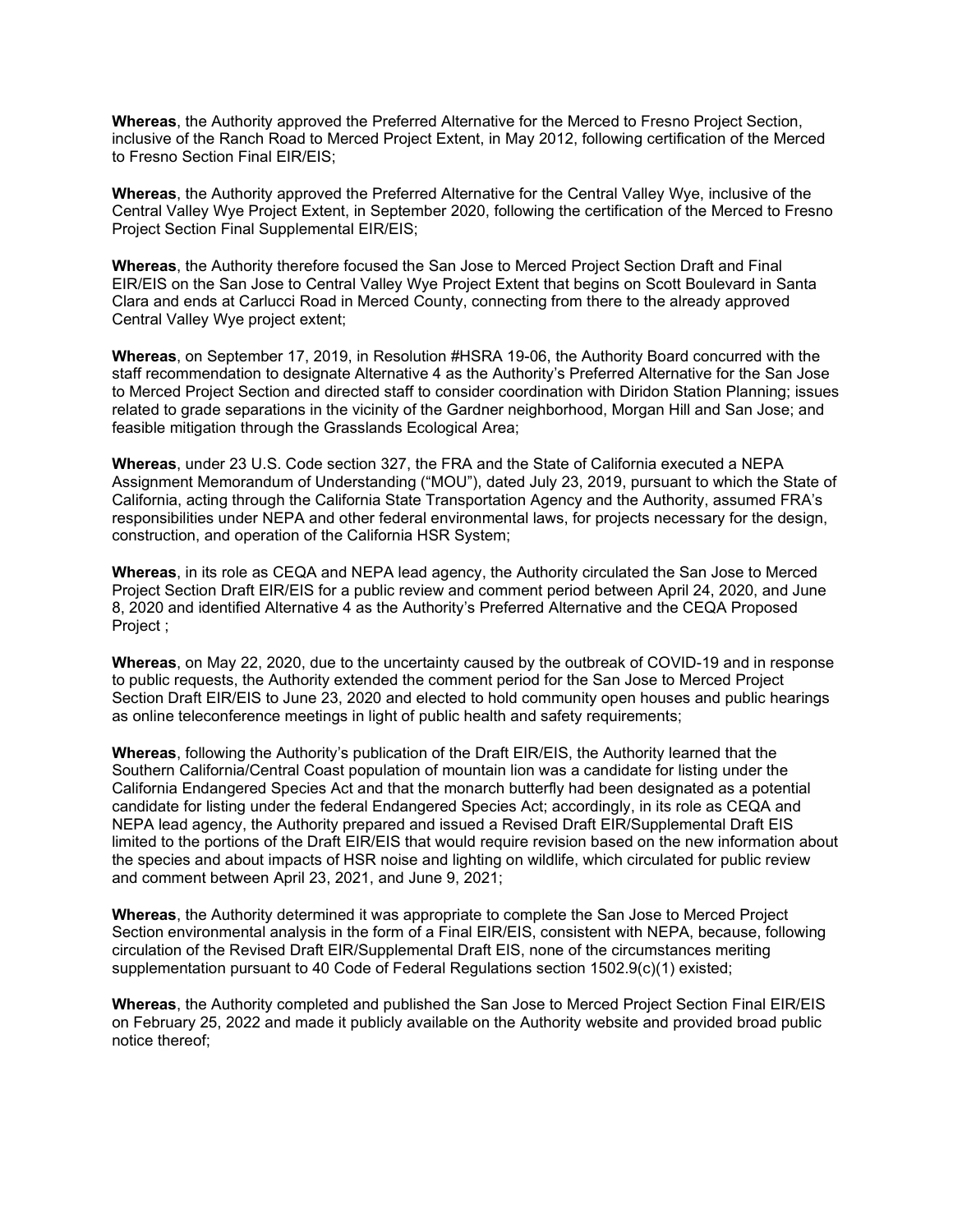**Whereas**, the Final EIR/EIS evaluates the impacts and benefits of the No Project Alternative and of implementing four end-to-end build alternatives, a maintenance of way facility, a maintenance of way siding, and proposed stations at San Jose Diridon and Gilroy;

**Whereas**, the Final EIR/EIS identifies Alternative 4 with a San Jose Diridon Station, Downtown Gilroy Station, South Gilroy Maintenance-of-Way Facility (MOWF), and associated facilities and refinements including the Diridon Design Variant and the Tunnel Design Variant, as the Preferred Alternative for the San Jose to Merced Project Section, which is depicted on the maps included in the Draft Record of Decision for the San Jose to Merced Project Section, attached hereto as Exhibit "A"; and

**Whereas**, the Authority has adopted Resolution #HSRA 22-11, as required by CEQA, selecting the Preferred Alternative as identified and described in the Final EIR/EIS.

## **Therefore, it is resolved:**

- a. The Board approves the Draft Record of Decision for the San Jose to Merced Project Section selecting the Preferred Alternative as identified in the Final EIR/EIS (Alternative 4 with a San Jose Diridon Statin, Downtown Gilroy Station, South Gilroy Maintenance-of-Way Facility), and complying with other federal laws;
- b. The Board directs the Chief Executive Officer as follows:
	- 1. To sign the Draft Record of Decision for the San Jose to Merced Project Section and issue it as a Final Record of Decision reflecting the final decision of the Authority Board, including any required notices pursuant to NEPA or other federal laws;
	- 2. To take all necessary steps for publication of the federal Limitations on Claims notice in the Federal Register;
	- 3. To take any other necessary steps to obtain permits, approvals, and rights that would allow for construction and approval, when funding becomes available, including working with the Peninsula Corridor Joint Powers Board (Caltrain), the Santa Clara Valley Transportation Authority, and Union Pacific Railroad to establish rights to introduce HSR into the existing corridor between San Jose and Gilroy;
	- 4. To continue outreach to potentially affected communities, and as soon as practicable but not less than annually after funding has been approved for this Project Section, report to the Board on measures taken to avoid or address potential disproportionate effects on environmental justice communities, as these communities are defined in the EIR/EIS, including reporting on development of implementation agreements for environmental justice offsetting mitigation measures, as defined in the NEPA Record of Decision;
	- 5. To continue to actively engage and coordinate with partners in the project section region with interfacing or adjacent projects or plans such as the Diridon Integrated Station Concept Plan, the Diridon Station Area Plan, the Google Downtown West Development, the VTA expansion of BART service to San Jose, plans for rail service to Monterey County, Caltrain's long-range service vision and business plan, and South Bay Rail Corridor Planning;
	- 6. To continue to support cities' (such as San Jose, Morgan Hill, and Gilroy) efforts to plan and advance grade separation projects in their communities, and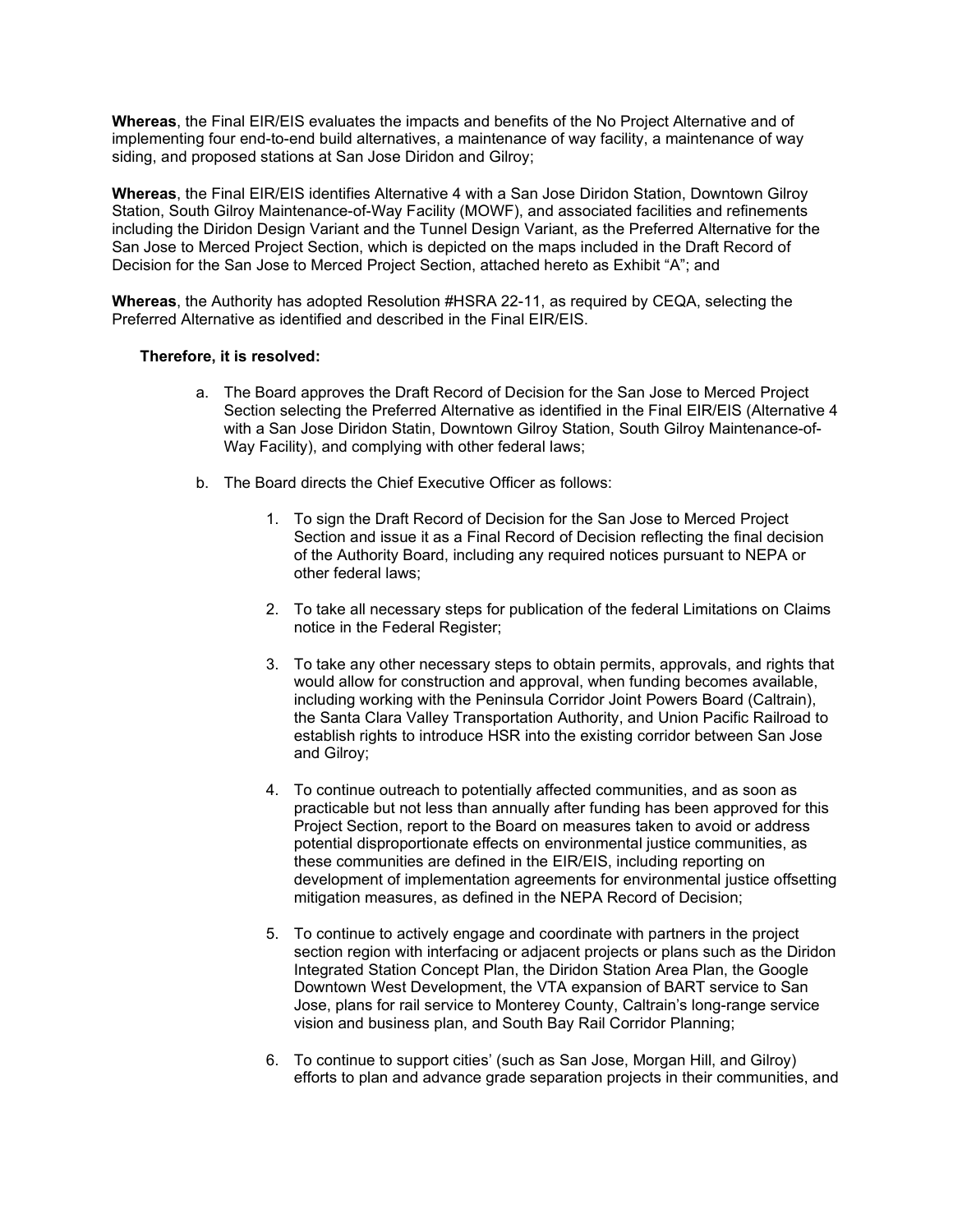to develop agreements, as appropriate, formalizing these collaborative efforts between the Authority and relevant cities;

- 7. To continue to work in partnership with the City of Santa Clara, City of San Jose, City of Morgan Hill, City of Gilroy, the County of Santa Clara, the County of San Benito, and the County of Merced and other regional stakeholders as the San Jose to Merced Project Section of the high-speed rail project is implemented;
- 8. To continue outreach to interested stakeholders on wildlife protection as project design advances and the project is implemented, and to explore the feasibility of advanced mitigation, to the extent legally permissible, and joint planning and implementation agreements with stakeholders such as the Grasslands Water District, the Santa Clara Habitat Agency, the Nature Conservancy, Peninsula Open Space Trust (POST), and/or the Santa Clara Valley Open Space Authority (OSA); and
- 9. To update the Board and the public on the status of staff efforts to develop the partnerships and related agreements as reflected in (b.3.) - (b.8.) within one year of the project section's securing funding.

Vote: Richards; Miller; Pena; William; Camacho; Perea; Ghielmetti Yes: 7 No: 0 Absent: Escutia; Schenk Date: April 28, 2022